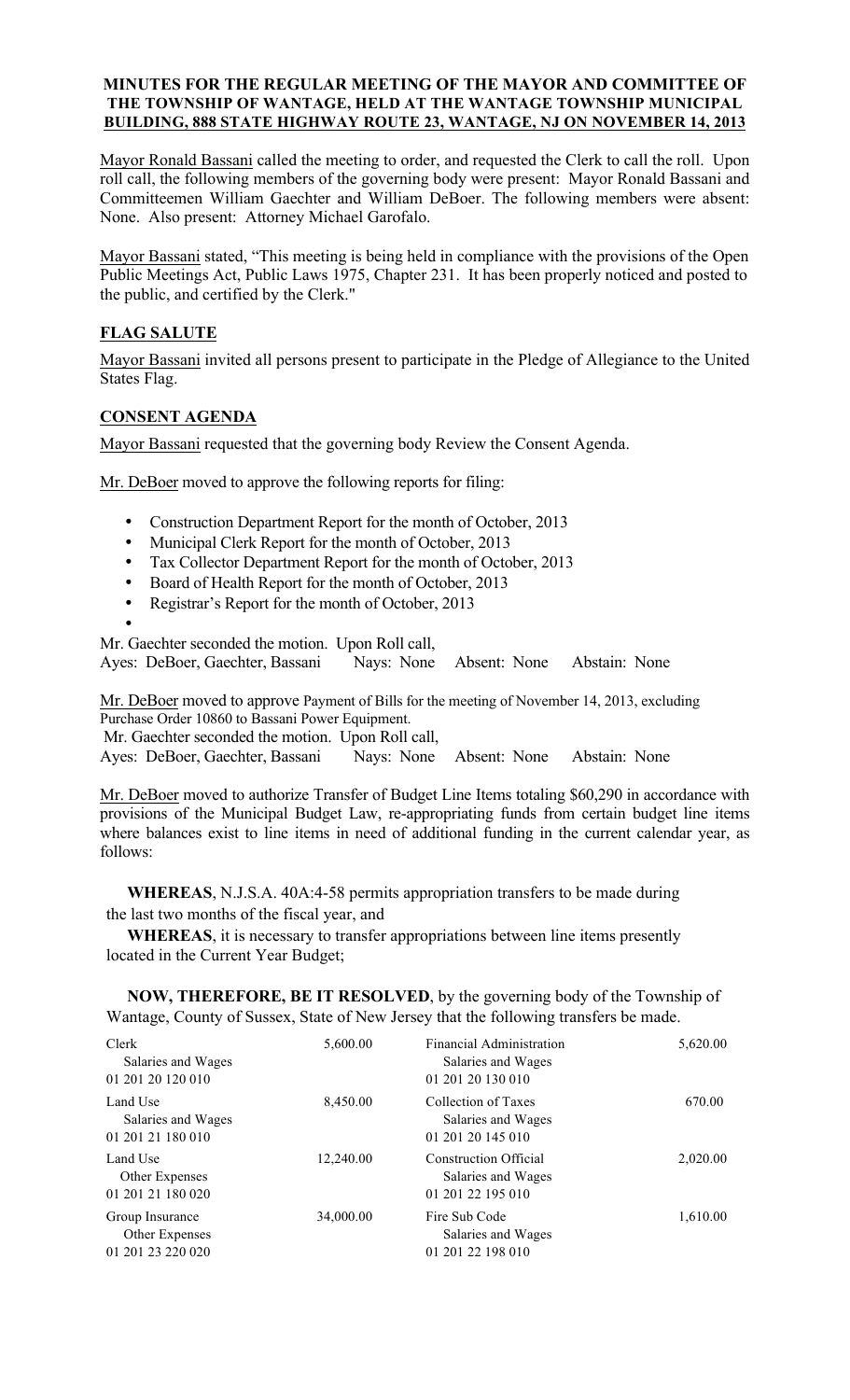#### **PAGE TWO OF THE MINUTES OF NOVEMBER 14, 2013**

# **CONSENT AGENDA, CONTINUED**

# **Transfer Resolution, Continued**

| FROM:            |           | TO:                                                                 |           |
|------------------|-----------|---------------------------------------------------------------------|-----------|
|                  |           | Code Enforcement<br>Salaries and Wages<br>01 201 22 200 010         | 12,735.00 |
|                  |           | <b>Streets and Roads</b><br>Salaries and Wages<br>01 201 26 290 010 | 18,070.00 |
|                  |           | Animal Control<br>Salaries and Wages<br>01 201 27 340 010           | 12,300.00 |
|                  |           | Health and Welfare<br>Salaries and Wages<br>01 201 27 330 010       | 360.00    |
|                  |           | Social Security<br>Other Expenses<br>01 201 27 330 010              | 2,500.00  |
|                  |           | Workers Compensation OE<br>Other Expenses<br>01 201 23 215 020      | 4,405.00  |
| Total Transfers: | 60,290.00 |                                                                     | 60,290.00 |
|                  |           |                                                                     |           |

Mr. Gaechter seconded the motion. Upon Roll call, Ayes: DeBoer, Gaechter, Bassani Nays: None Absent: None Abstain: None

Mr. DeBoer moved to authorize Cancellation of Capital Reserves on completed projects with balances remaining, in the amount of \$35,000, to fund current projects in need of said funds. Mr. Gaechter seconded the motion. Upon Roll call, Ayes: DeBoer, Gaechter, Bassani Nays: None Absent: None Abstain: None

Mr. DeBoer moved to authorize refund of cancelled building permit fees to Nancy Van Horn for Block 135 Lot 1 in the amount of \$74.00, and to Robert & Mariann Shelvin for Block 13.01 Lot 15, in the amount of \$50.00. Mr. Gaechter seconded the motion. Upon Roll call,

Ayes: DeBoer, Gaechter, Bassani Nays: None Absent: None Abstain: None

Mr. DeBoer moved to authorize reimbursement of funds for redemption of a tax sale certificates, tax sale premiums and tax overpayments as follows:

- \$55,332.52 to Lien Times, LLC, Block 159 Lot 7.03, for tax sale certificate 11-54
- \$11,100.00 to Lien Times, LLC, Block 159 Lot 7.03, for tax sale premium
- \$27,024.85 to US Bank Block 135.06 Lot 4.05, for tax sale certificate 11-45
- \$ 6,000.00 to US Bank, Block 13506 Lot 4.05, for sale premium
- \$ 200.00 to US Bank, Block 91 Lot 15, for tax sale premium
- \$ 3,096.51 to Glenn & Tina Mania, Block 125 Lot 4.19 for tax overpayment

Mr. Gaechter seconded the motion. Upon Roll call, Ayes: DeBoer, Gaechter, Bassani Nays: None Absent: None Abstain: None

Mr. DeBoer moved to approve Accepting, with regrets, the resignation of Mario Poggi from the Recreation Commission. Mr. Gaechter seconded the motion. Upon Roll call, Ayes: DeBoer, Gaechter, Bassani Nays: None Absent: None Abstain: None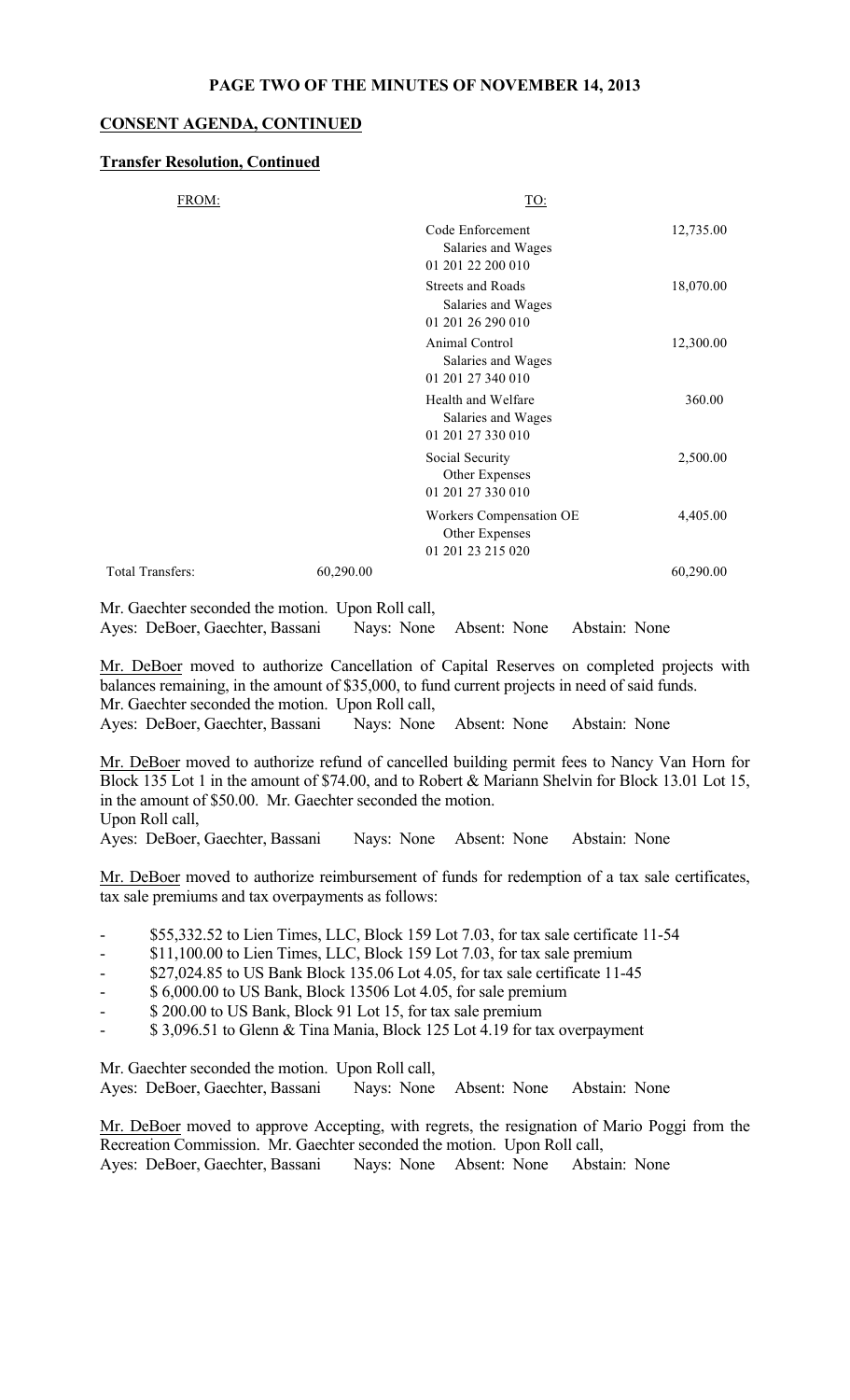# **PAGE THREE OF THE MINUTES OF NOVEMBER 14, 2013**

## **CONSENT AGENDA, Continued**

Mr. DeBoer moved to approve Amending the Resolution of participation in the Governor's Council on Alcoholism and Drug Abuse, extending said participation to June 30, 2014 to coincide with the Grant cycle term, as follows:

# **Governor's Council on Alcoholism and Drug Abuse**

# **Fiscal Grant Extension January 1, 2014 to June 30, 2014**

WHEREAS, the Governor's Council on Alcoholism and Drug Abuse established the Municipal Alliances for the Prevention of Alcoholism and drug Abuse in 1989 to educate and engage residents, local government and law enforcement officials, schools, non-profit organizations, the faith community, parents, youth and other allies in efforts to prevent alcoholism and drug abuse in communities throughout New Jersey; and

WHEREAS, the Township Committee of the Township of Wantage, County of Sussex, State of New Jersey recognizes that the abuse of alcohol and drugs is a serious problem in our society amongst persons of all ages: and therefore has an established Municipal Alliance Committee; and,

WHEREAS, \$12,716.00 was approved for a Municipal Alliance grant for the January 1, 2013 through December 31,2013 grant term; and

WHEREAS, the Governor's Council on Alcoholism and Drug Abuse extended the 2013 Grant term until June 30, 2014, in order to transition then grant to a fiscal year rather than calendar year cycle, and

WHEREAS, funding has been made available to Sussex-Wantage Municipal Alliance in the amount of 50% of its approved 2013 grant total for the six month extension period of January 1 2014 to June 30 2014, contingent upon meeting the 25% Cash match and 75% In-Kind Match grant requirement for the extension funding,

NOW, THERFORE, BE IT RESOLVED that the Township Committee of the Township of Wantage does hereby authorize the submission of the grant extension for the Sussex-Wantage Municipal Alliance grant in the amount of:<br>DEDR \$19,074.00

DEDR \$19,074.00 Cash Match \$4,768.50 In-Kind \$14,305.50 The Township Committee acknowledges the terms and conditions for administering the Municipal Alliance grant, including the administration compliance and audit requirements.

Mr. Gaechter seconded the motion. Upon Roll call,

Ayes: DeBoer, Gaechter, Bassani Nays: None Absent: None Abstain: None

Mr. DeBoer moved to approve Change Order #1 on the project "Milling and Paving Armstrong Road", reflecting a reduction in the contract amount of \$21,925.70 for field adjustment reductions in quantity of material needed on the project. Mr. Gaechter seconded the motion. Upon Roll call, Ayes: DeBoer, Gaechter, Bassani Nays: None Absent: None Abstain: None

Mr. DeBoer moved to approve Change Order #1 on the project "Milling and Paving Lake Neepaulin Roads – Section II", reflecting a reduction in the contract amount of \$11,473.47 for field adjustment reductions in quantity of material needed on the project.

Mr. Gaechter seconded the motion. Upon Roll call,

Ayes: DeBoer, Gaechter, Bassani Nays: None Absent: None Abstain: None

Mr. DeBoer moved to approve Change Order #1 on the project "Milling and Paving Wantage Township Municipal Building Parking Lot", reflecting a reduction in the contract amount of \$1,446.48 for field adjustment reductions in quantity of material needed on the project.

Mr. Gaechter seconded the motion. Upon Roll call,

Ayes: DeBoer, Gaechter, Bassani Nays: None Absent: None Abstain: None

# **Payment of Bills**

Mr. Gaechter moved to approve payment of the following bills:

- Bassani Power Equipment LLC, Purchase Order 10806, mower supplies \$38.97
- Bassani Power Equipment LLC, Purchase Order 10819, Leaf Blower, Chain Saw equipment, \$ 238.09
- Bassani Power Equipment LLC, Purchase Order 10860, Chain Saw Oil, \$ 21.90
- Mr. DeBoer seconded the motion. Upon Roll call,

Ayes: DeBoer, Gaechter Nays: None Absent: None Abstain: Bassani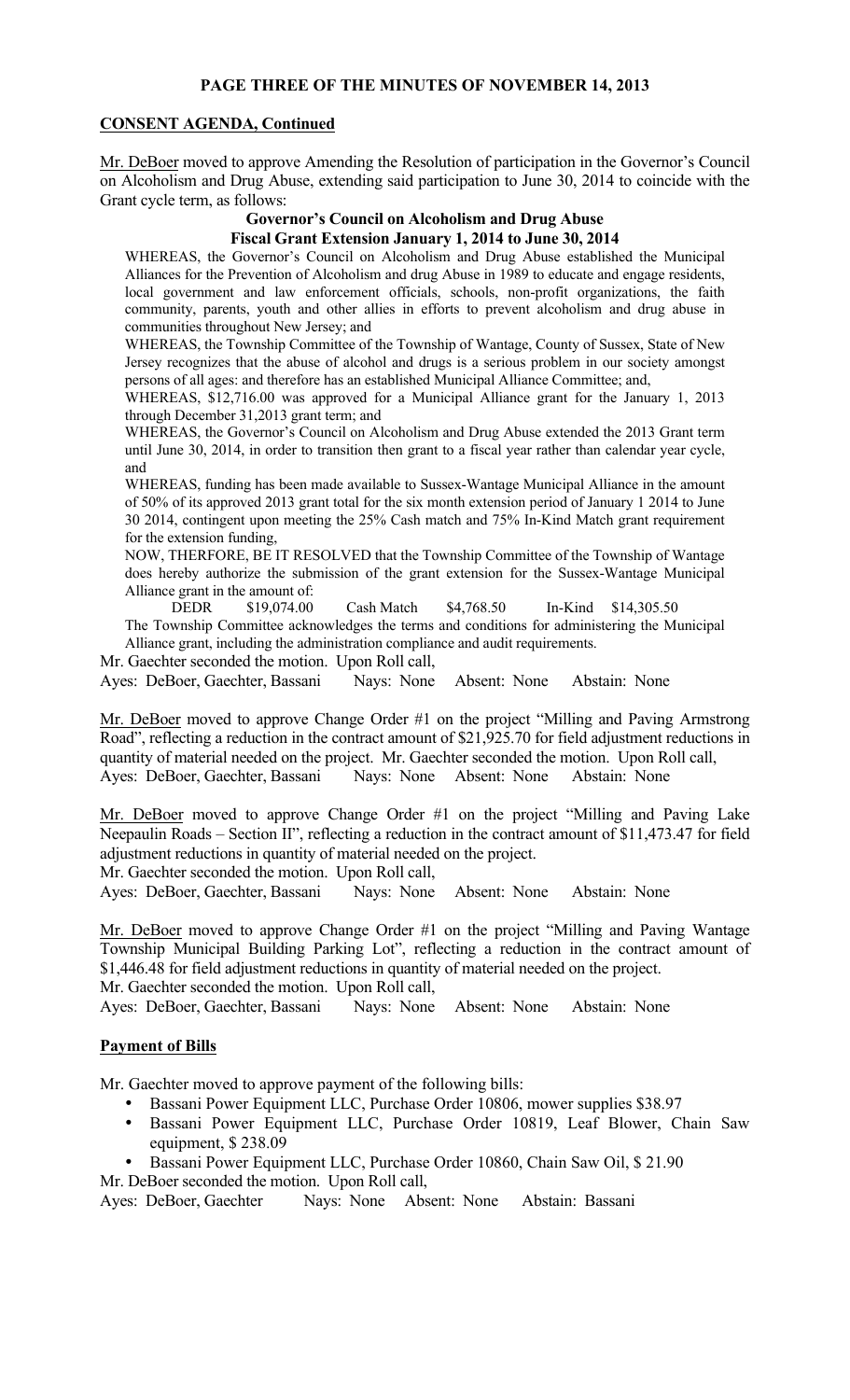# **PAGE FOUR OF THE MINUTES OF NOVEMBER 14, 2013**

## **Administrator's Report**

#### **Concord Engineering 3rd Party Electric Option**

Mr. Doherty offered an update report on this topic. General discussion took place. The governing body agreed to give further consideration to this concept in the future.

#### **Cell Tower Feasibility Study**

Mr. Doherty offered an update report on this topic. General discussion took place. The proposed date of November 19 was established for a Crane Test to simulate the height of a tower.

#### **Lake Neepaulin Disbursements**

Mr. Doherty offered an update report on this topic. .

#### **Legal Advice Needed for Interpretation of Local Improvement Bond Law**

Mr. Doherty requested an executive session to obtain legal advice under attorney client privilege on the applicability of the Local Improvement Bond Law as it applies to the Lake Neepaulin Dam Improvement.

#### **Legal Advice Needed for Interpretation of GRC Decision on OPRA Lawsuit**

Mr. Doherty reported that Mayor Bassani requests an executive session to obtain legal advice under attorney client privilege on the interpretation of the GRC Decision dated November 1, 2013 in the matter of William Gettler v. Township of Wantage.

#### **Budget Planning as it impacts Personnel and Staffing**

Mr. Doherty requested an executive session to discuss matters affecting the terms and conditions of employment of current employees of the Municipal Office Staff.

#### **Committee Reports**

Mr. DeBoer offered a report on a multi-jurisdiction Emergency Management Exercise conducted at High Point Regional High School two weeks previous, involving a simulated mass casualty drill. Mr. DeBoer congratulated the First Aid Squad, Fire Department, Emergency Management personnel and all other emergency responders who participated in the drill.

Mayor Bassani reminded all that the Emergency Management Coordinator Joe Konopinski would be coming to the December 12 meeting to offer a report on emergency management readiness within the Wantage community.

Mr. DeBoer also reported that the roads in Clove Hill Manor have been paved. Mr. Doherty reported the Township is awaiting a report of recommendation for final approval. Mr. Doherty advised it would be likely that the Homeowners Association should make plans for needing to handle plowing and salting of these roads for December and January. The governing body held general discussion on this matter.

Mr. Gaechter reported on informal discussion and conversation he had with Mayor Jon Rose of Sussex Borough on various topics such as the Route 23 Realignment and proposed development along the borders of Wantage and Sussex. The members of the governing body took this opportunity to hold a brief discussion with Sussex Borough Planner Ken Nelson and members of the public on this topic.

Mayor Bassani invited Mr. Doherty to keep the governing body up to speed on activities of the Friends of the Wantage Animal Shelter; suggested reviewing the Township's policy for attendance at the NJ League of Municipalities Convention, suggesting that some reimbursement of cost might be appropriate for consideration in the future; and named Lorraine Card to fill the vacant seat of Mario Poggi on the Recreation Commission for the remainder of the term, through 12/31/13.

# **Assessor Report**

Kristy Lockburner offered an update report on the progress of the Township-wide Reassessment program being conducted.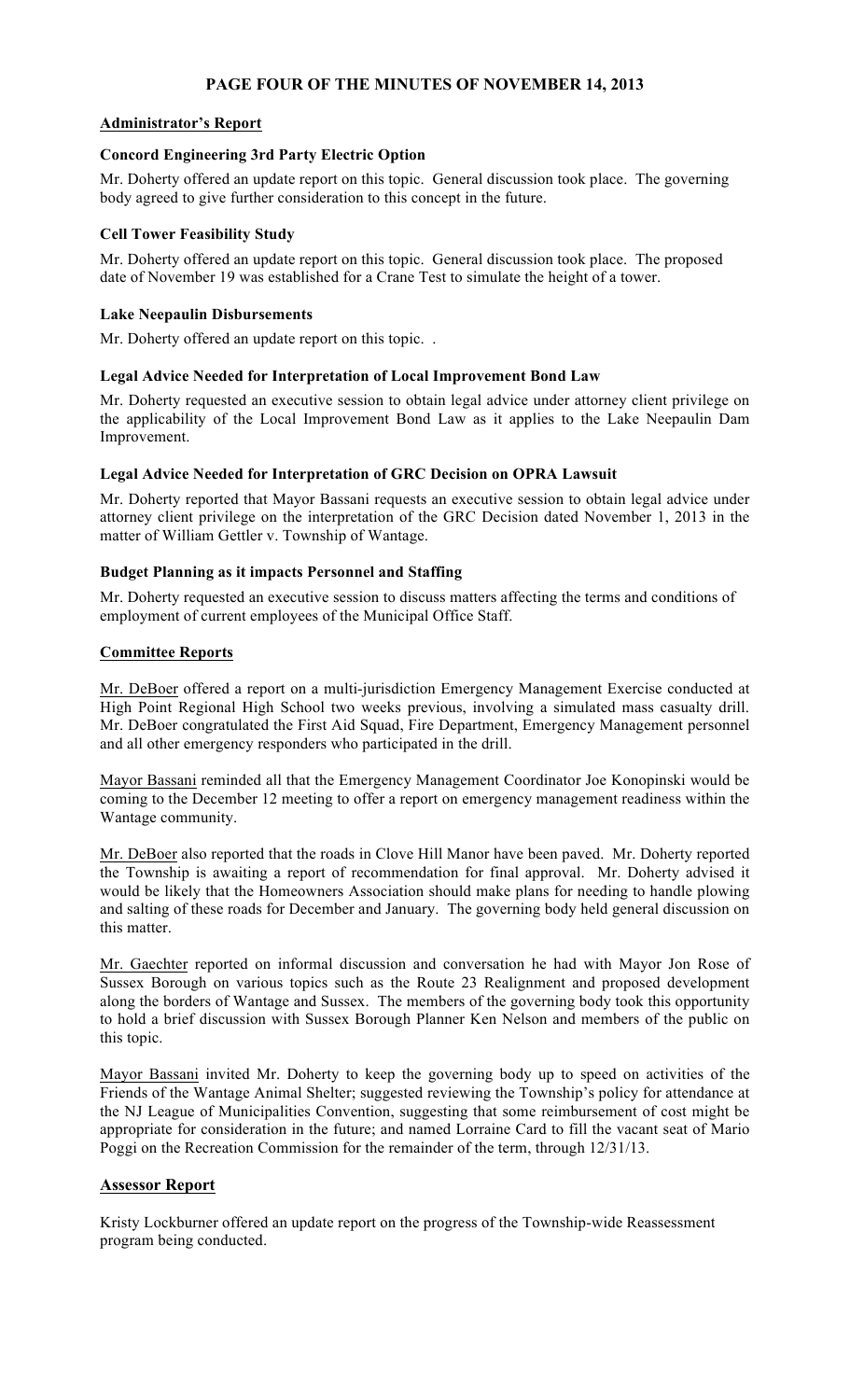# **PAGE FIVE OF THE MINUTES OF NOVEMBER 14, 2013**

## **OLD BUSINESS**

#### **Volcanic Hill Road: Petition for Acceptance as Public Road**

General discussion took place regarding this topic. The members of the governing body reviewed the details of the request made by property owners of Volcanic Hill Road for consideration of the Township accepting the said road as a public street. Discussion with resident Ken Nelson and other residents took place. No action took place.

## **NEW BUSINESS**

#### **Introduction of Ordinance 2013-10: Salary Amendment**

Mr. DeBoer moved to Introduce on first reading, an Ordinance entitled "AMENDMENT TO THE ORDINANCE FIXING THE SALARIES OF OFFICERS AND EMPLOYEES OF THE TOWNSHIP OF WANTAGE, COUNTY OF SUSSEX AND STATE OF NEW JERSEY FOR THE YEAR 2013", with a final hearing date scheduled for December 12, 2013. Mr. Gaechter seconded the motion. Upon Roll call, Ayes: DeBoer, Gaechter, Bassani Nays: None Absent: None Abstain: None

#### **Introduction of Ordinance 2013-11: Fully Funded Capital Ordinance for Dump Truck**

Mr. Gaechter moved to Introduce on first reading, an Ordinance entitled "ORDINANCE APPROPRIATING THE SUM OF \$35,000 FOR THE PURCHASE OF DPW VEHICLE", with a final hearing date scheduled for December 12, 2013. Mr. DeBoer seconded the motion. Upon Roll call, Ayes: DeBoer, Gaechter, Bassani Nays: None Absent: None Abstain: None

#### **Final Adoption of Ordinance 2013-09: Vacate Portion of Turner Road**

Mr. DeBoer moved to adopt on final hearing, an Ordinance entitled "ORDINANCE TO VACATE A PORTION OF TURNER ROAD IN THE TOWNSHIP OF WANTAGE." Mr. Gaechter seconded the motion. Prior to final roll call vote, Mayor Bassani opened the meeting to the public for any questions or comments with respect to this proposed ordinance. There being no one present wishing to address the governing body at this time, Mayor Bassani closed the meeting to the public and requested a roll call vote. Upon Roll call,

Ayes: DeBoer, Gaechter, Bassani Nays: None Absent: None Abstain: None

# **Approval of Minutes**

Mr. Gaechter moved to adopt the minutes of the Regular meeting held on October 24, 2013. Mayor Bassani seconded the motion. Upon Roll call, Ayes: Gaechter, Bassani, Nays: None Absent: None Abstain: DeBoer

# **OPEN PUBLIC SESSION**

Mayor Bassani opened the meeting to the public at this time, for any questions or comments involving the good and welfare of the community.

Mr. Jose Alvez, a property owner on Spreen Road, expressed various issues and concerns he has experienced with a neighboring property owner. The Mayor invited Mr. Alvez to submit his concerns to the Township in writing, and to contact the NJDEP for concerns involving contamination. Mayor Bassani also requested Mr. Doherty have the Zoning Officer make a site inspection to ascertain if he sees any violations in need of correction.

Mr. Glen Ball, President of the Lake Windsor Homeowners Association, expressed agreement and support for the comments made by Mr. Alvez.

Mrs. Ann Smulewicz, Route 23, expressed her opposition to any plans for an expansion of the Wantage Dog Pound; suggested the Friends of the Wantage Animal Shelter should support private shelters rather than the Township Pound; expressed the opinion that the Township should not be involved with private groups such as the Friends of the Wantage Animal Shelter.

Mayor Bassani thanked Mrs. Smulewicz for her comments, observing his belief that situations in which the Township works together with private groups represents the essence of community, and therefore does not necessarily agree with Mrs. Smulewicz' position in that regard.